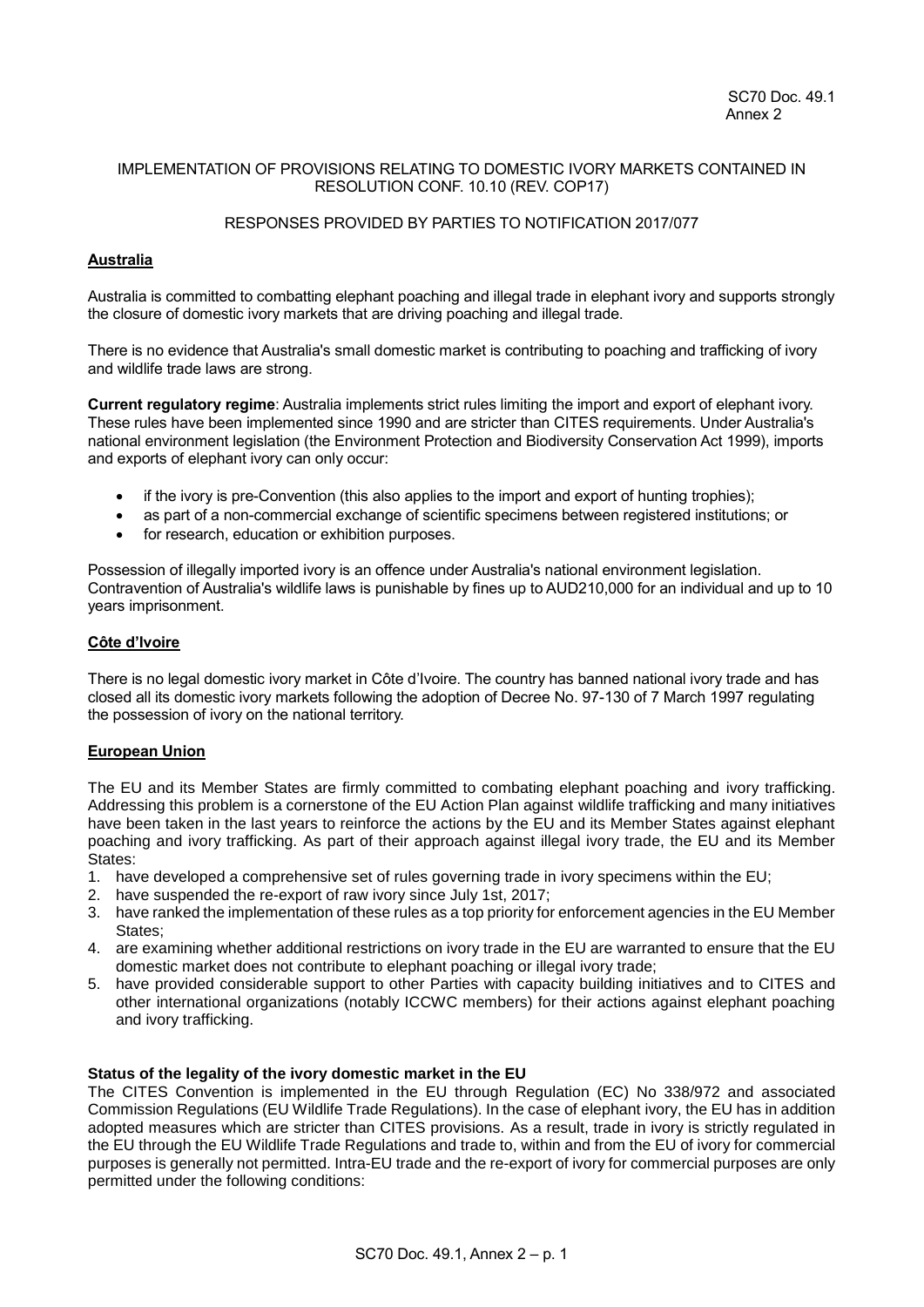- intra-EU trade is authorised for ivory items only when it can be demonstrated that the related specimens were imported into the EU before the elephant species was listed in Appendix I of CITES (18 January 1990 for African elephant and 1 July 1975 for Asian elephant). Intra-EU trade can only occur if a certificate has been issued to this effect by the relevant EU Member State (except for 'worked specimens<sup>1</sup> proven to be acquired before 3 March 1947, which can be traded in the EU without a certificate). Such certificates are issued on a case by case basis, meaning that each potential sale is thoroughly scrutinized before being authorised. These rules apply to commercial transactions of ivory items all across the EU, including for commercial transactions occurring within a Member State;
- re-export from the EU is authorised for ivory worked specimens acquired before the date on which CITES became applicable to them, i.e. 26 February 1976 for African elephants and 1 July 1975 for Asian elephants. A stricter regime is in place for the re-export of raw ivory from the EU to 3rd countries, which is not possible any longer, pursuant to the recommendations by the European Commission in its guidance document on ivory trade that EU Member States should stop issuing re-export certificates for raw ivory from 1st July 2017<sup>2</sup> .

These rules go beyond the requirements set out in CITES and are more stringent than the rules governing domestic ivory trade in many other Parties.

## **Implementation of the CITES and EU rules on ivory trade**

The above-mentioned guidance document on ivory trade by the European Commission contains detailed and strict recommendations on the implementation of the EU rules on ivory trade. This includes provisions on the conditions under which evidence to demonstrate legal acquisition can be accepted by the Member States Management Authorities before they may issue certificates, as well as on the marking, registration and other means aimed to identify ivory items.

In addition, the EU and its Member States have considerably reinforced their enforcement response against illegal ivory trade into, within or from the EU. Addressing ivory trafficking is one of the top priorities defined at EU level for the enforcement of CITES. The issue is systematically discussed with the EU wildlife trade enforcement group, which gathers twice a year all enforcement agencies from the EU Member States, the European Commission, as well as EU and international agencies (Europol, Eurojust, Interpol, CITES, UNODC, WCO). A dedicated working group was created within the Enforcement group to focus more particularly on ivory trafficking. As a result of these enhanced enforcement efforts, more than 2 tonnes of ivory were seized in the EU in 2016 $3$ .

A large majority of these seizures related to ivory items which were not destined to the EU market and which consisted of:

- ivory items in transit through European airports or mail centres from Africa to Asia;
- ivory items about to be re-exported without the required documentation from Europe to Asia (mostly pre-Convention ivory items).

In some cases, ivory items were seized in the territories of EU Member States; while investigations are ongoing to determine the origin and final destination of some of these commodities, ivory items seized within the EU are generally pre-Convention items. A joint operation was carried out under the umbrella of the Western Europe Regional Intelligence Liaison Office (RILO) of the World Customs Organisation and Europol at the end of 2017, targeting especially export of ivory through postal and courier parcels.

The cooperation with third countries, notably destination countries such as China and Vietnam, on enforcement of CITES rules on ivory has also been increased in the last years. EU Member States are also actively working on international enforcement cooperation against ivory trafficking through Interpol and its dedicated working group on wildlife trafficking.

### **Links between the EU domestic ivory market and elephant poaching or illegal ivory trade**

In line with paragraph 3 of CITES Resolution 10.10, the possible links between the EU domestic ivory market and elephant poaching or illegal ivory trade are being investigated thoroughly by the EU and its Member States. To this end, the data relating to illegal and legal ivory trade affecting the EU is being scrutinised, as well as information from relevant stakeholders (sectors involved in legal ivory trade in the EU; NGOs; researchers...). The European Commission organised between 15 September and 8 December 2017 a wide public

1

<sup>1</sup> **For a definition of « worked specimens », see** <http://eur-lex.eurona.eu/legalcontent/>**EN/TXT/PDF/?uri=CELEX:52017XC0517i02t&from=EN**

*<sup>2</sup> http://ec.europa.eu/environment/cites/pdf/guidance\_ivory.pdf*

*<sup>3</sup> More information on important seizures carried out by EU Member States can be found here: [http://ec.europa.eu/environment/cites/pdf/reports/2016\\_overview\\_significant\\_seizures.pdf](http://ec.europa.eu/environment/cites/pdf/reports/2016_overview_significant_seizures.pdf)*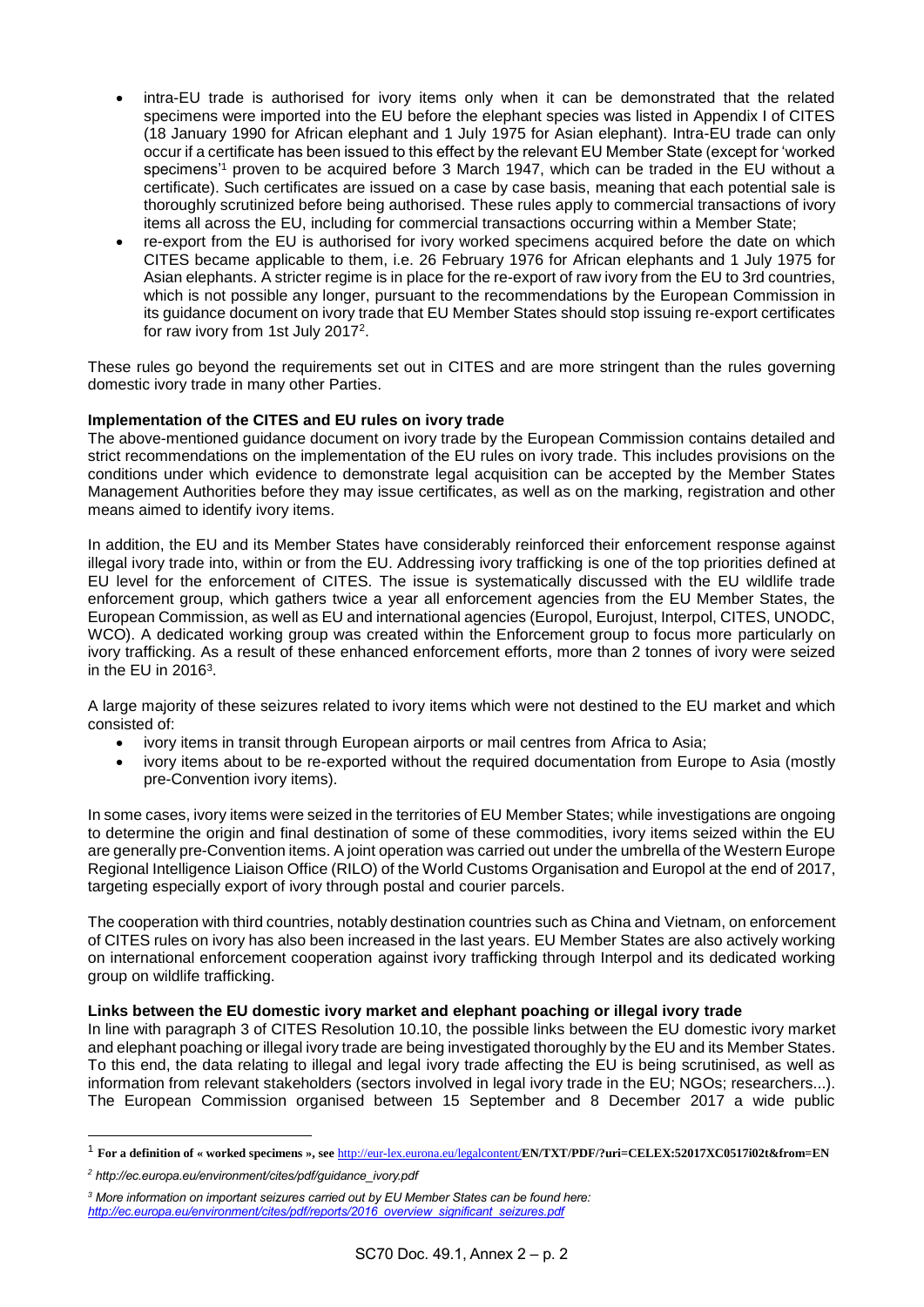consultation on ivory trade in the EU. Its purpose was to gather data on legal and illegal ivory in the EU, as well as to collect views on future EU priorities against ivory trafficking, including on the need to further tighten the current EU rules on ivory trade. This consultation attracted considerable attention as about 90 000 responses were received. More information on this consultation and its outcomes is available online<sup>4</sup> .

A dedicated meeting with many interest groups (NGOs, antique sector, music sector, ivory carving/production, hunting organisations, online trade, museums...) took place in Brussels on 8 December 2017 for the closure of the consultation.

The information available so far shows that important quantities of old ivory items are present in the EU, which were imported into EU Member States before elephant species were included in CITES Appendix I. In addition, the overall demand for ivory items in the EU seems to have decreased over the last decades, in contrast to the demand from other countries. This, as well as seizure and investigation data, seems to indicate that the EU market is not attracting ivory items of illegal origin from recently poached elephants.

It is however important to assess if the current rules and enforcement efforts in the EU are sufficient to make sure that legal trade of ivory items within and from the EU do not contribute to elephant poaching or illegal trade in ivory. An issue of particular relevance in that context for the EU and its Member States is to avoid the risk that ivory items acquired in the EU and then exported to third countries<sup>5</sup> could fuel the demand for illegal ivory items and undermine enforcement and demand reduction activities. For this reason, the EU and its Member States will consider carefully the findings of the recent EU public consultation on ivory and all other relevant information and data and determine the next steps including possible adoption of additional EU measures regarding ivory trade. The EU and its Member States will provide additional information to the CITES Secretariat on the issues subject to Notification 2017/77 in due time before the 70til Standing Committee.

# **Greece**

- No ivory or any other elephant produce has been seized by any Greek CITES Authority during the past years
- There is no information or data available on ivory or any other elephant product seizures occurred since 1989 by any Greek CITES Management Authority that not been reported to ETIS.

# **Hong Kong SAR, China**

The Government of Hong Kong Special Administrative Region of China wishes to inform CITES Parties that it is going to implement a three-step plan to phase out the trade in elephant ivory by the end of 2021, and to impose heavier penalties to enhance deterrent against illicit trade in endangered species.

The details of the three-step plan are as follows:

Step 1: The import and re-export of all elephant hunting trophies and those non pre-Convention ivory items' will be banned from 1 May 2018. The relevant penalties will be increased significantly to a maximum fine of HK\$ 10,000,000 and imprisonment for 10 years. The new penalties will apply to all CITES-listed species including elephants.

Step 2: The import and re-export of pre-Convention ivory (except for antique ivory') will be banned from 1 August 2018. Import of antique ivory will require an import permit in addition to an export permit.

Step 3: The local trade in all elephant ivory (except antique ivory) will be banned from 31 December 2021.

## **Japan**

1

The enforcement of the amended La\lv for the Conservation of Endangered Species of Wild Fauna and Flora (LCES) which came into effect on 1 June 2018, and other related initiatives launched in line with that enforcement, have further tightened Japan's regulations on ivory transactions within its own borders, which are already on par with those of other major countries. The Government of Japan emphasizes its firm

*<sup>4</sup> [https://ec.europa.eu/info/consultations/public-consultation-ivory-trade-eu\\_en](https://ec.europa.eu/info/consultations/public-consultation-ivory-trade-eu_en)*

*<sup>5</sup> Such as China and Hong Kong SAR that recently announced the closure of their domestic markets*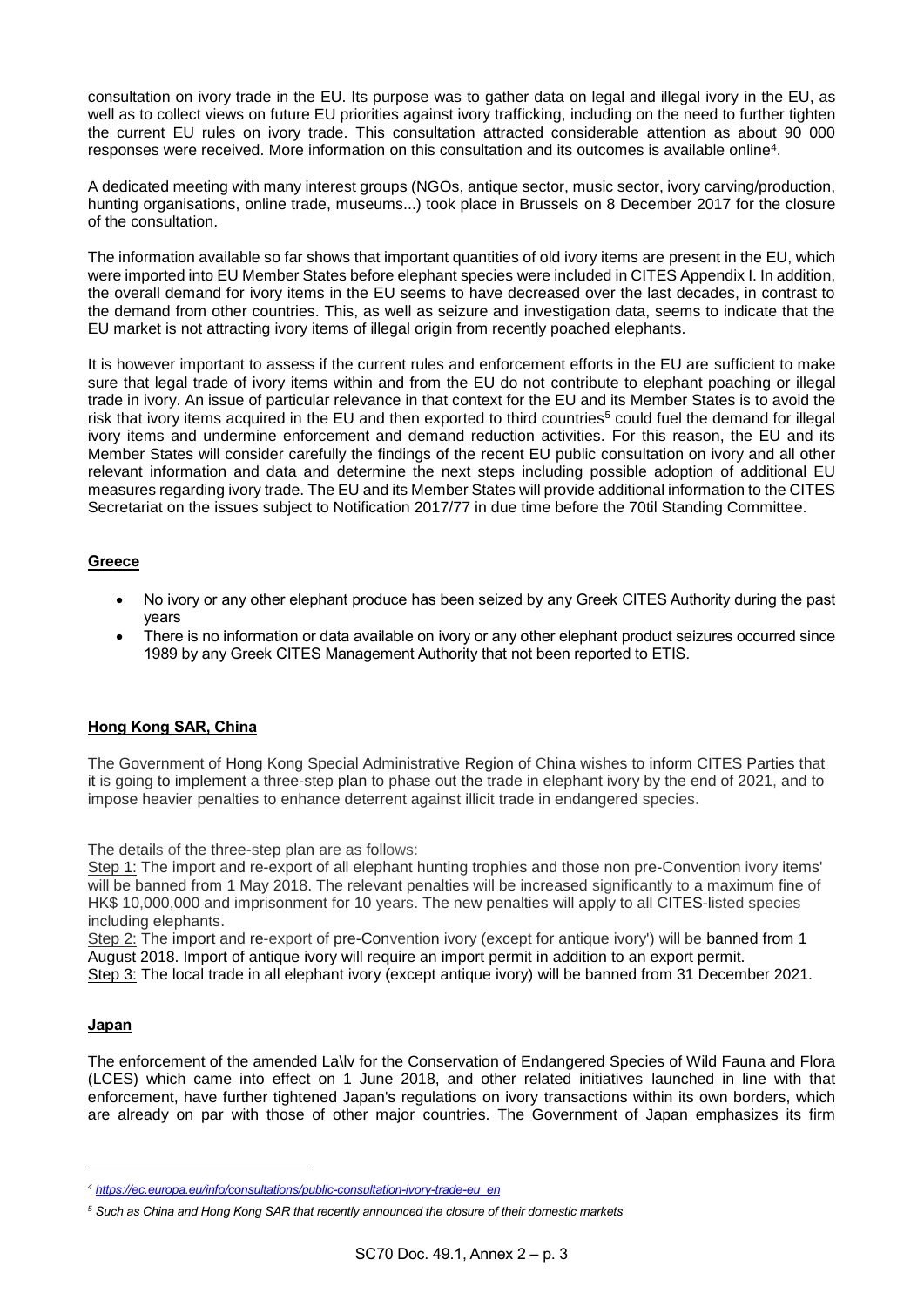determination to further contribute to the conservation of elephants by strictly implementing regulations for the import and export of ivory under the Convention on International Trade in Endangered Species of Wild Fauna and Flora (CITES) through below mentioned measures and initiatives, and also by continuing to ensure that Japan is not contributing to poaching and illegal ivory trade.

- As stipulated by the law from before the recent amendment, the ivory items that can be sold legally in Japan are limited to the following, all of which had been brought legally into Japan in the past. This means that ivory transactions within Japan's own borders are not contributing to the current poaching of elephants.
- Whole ivory tusks, cut pieces of ivory and worked ivory products that had pre-existed in Japan ahead of the adoption of CITES trade ban (in 1980<sup>6</sup> for Asian elephants and 1990 for African elephant).
- Whole ivory tusks, cut pieces of ivory and worked ivory products which were imported to Japan with pre-convention certificates issued by exporting countries under CITES.
- Whole ivory tusks which were imported to Japan in 1999 and 2009, as exceptions approved under CITES.

# 1. Tightening Regulations under the Law

The enforcement of the amended LCES on 1 June 2018 tightened Japan's control over ivory transactions within its own borders. Specifically, business operators handling ivory products are now subject to registration requirements with the government, in order to engage in the business (the registration must be renewed every five years). This represents a change from just having to file a notification previously in entering the business. The registration of business operators involves rigorous examination of each application, which put them under more thorough control.

Furthermore, the following obligations are imposed upon the registered business operators.

- Every single whole ivory tusk is subject to registration requirements. A registration card must be attached on every tusk that is put up for sale.
- A traceability information form must be prepared for every cut piece and every worked product of ivory that weighs over 1 kg and exceeds 20cm. The form must be attached on every cut piece and every worked product of ivory that is put up for sale. Business operators must keep a copy of the form for 5 years after the transaction.
- A record must be prepared for every transaction of cut piece and worked products of ivory, indicating its source, buyer, weight, characteristics, and other specifics, and must be kept for five years.
- Relevant information including a registration number and the name of a business operator, its address and the expiration date of the registration must be indicated for cut piece and worked products of ivory that are put on display for sale as well as on their advertisements.

The amended LCES has significantly stiffened its penalties. An operator in breach of the obligations of the law is liable to a maximum fine of up to JPY 100 million (about USD 910,000) (in case of a corporation) and/or a maximum prison sentence of up to five years, while the registration for business operations of such an operator will be nullified (such an operator cannot be registered for five years after the nullification of its registration). Moreover, based on the amended LCES, the registry of business operators has been made public from 1 June 2018, and thereby transparency for consumers has been secured.

2. Control over Ivory Business Operators and Dissemination of information on Relevant Legislation

a) Strengthening of Surveillance System for Domestic Ivory Transactions

In order to strengthen the surveillance over domestic ivory transactions including online transactions, the number of officials of the Ministry of the Environment (MOE) responsible for monitoring domestic ivory transactions has been increased from April 2018. Domestic market surveillance has been jointly carried out with officials of the Ministry of Economy, Trade and Industry (METI) in charge of overseeing ivory products. Additionally, police authorities across Japan have also been exercising control over ivory transactions.

b) Taking Strict Actions Against Violations of the Law by Business Operators

On-site inspections were conducted against 44 business operators in fiscal year (FY) 2015, 50 operators in FY 2016 and 53 operators in FY 2017. During the above period, three business operators were sanctioned with administrative punishments due to their violation of the LCES obligations, which were made public. One

1

*<sup>6</sup> Japan joined CITES in 1980*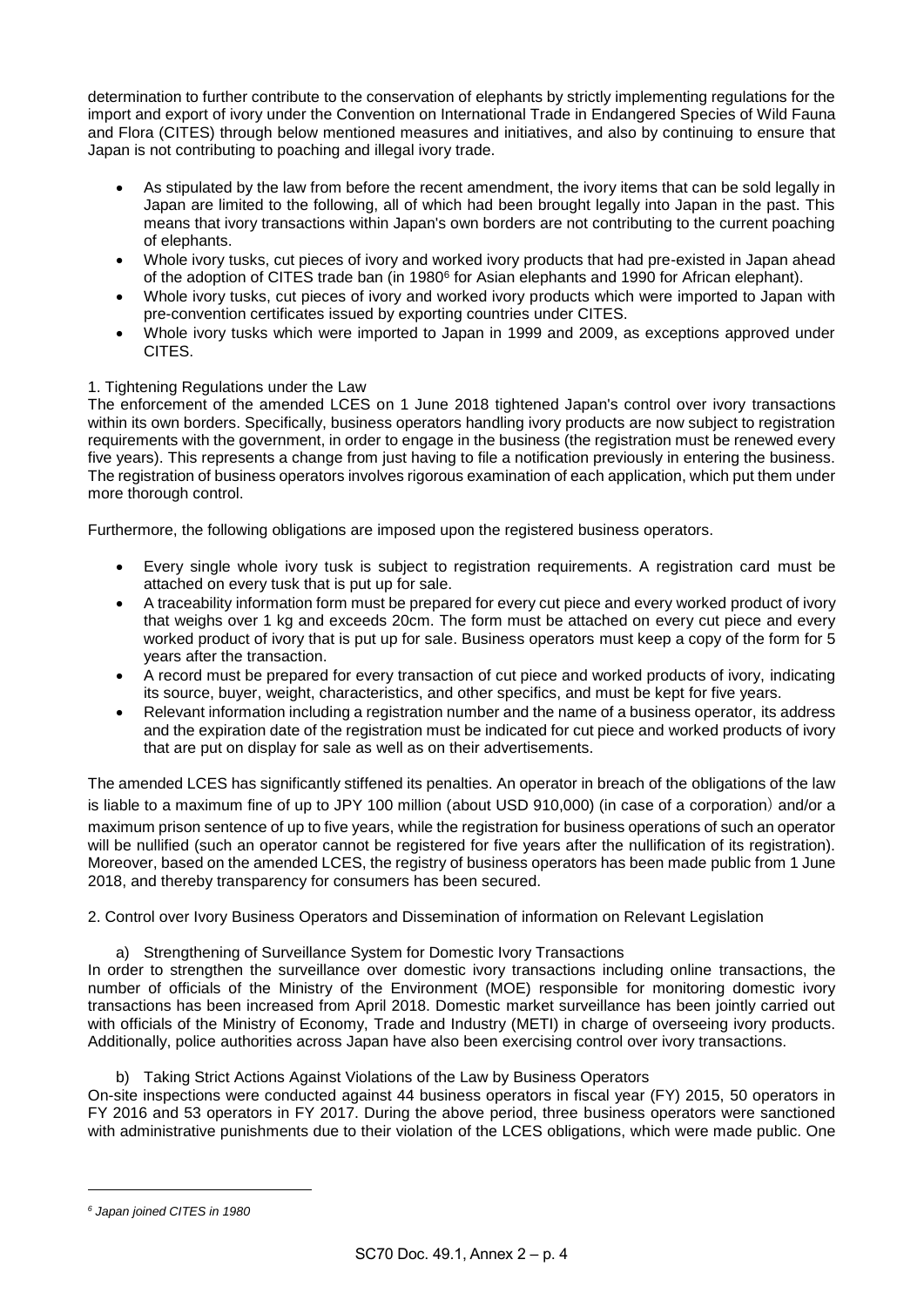of the aforementioned violators was prosecuted later, and was proven guilty for illegal transactions of nonregistered whole ivory tusks. However, all of those illegally sold tusks were lawfully imported, and none of the above three cases was related to smuggling.

c) Awareness Raising on Regulatory Compliance to Secondhand Dealers

In December 2017, MOE and METI jointly requested via the National Police Agency each prefectural police department to remain vigilant vis-a-vis business operators and related business operators' organizations handling antiques listed below to raise their awareness on regulatory compliance.

-The Antique Dealers Crime Prevention Associations Federation of Tokyo

-The Japan Reuse Affairs Association

-The Nationwide Pawnshop Union AlIiance Society

In addition, round patrol in flea markets was conducted in light of some antique dealers, non-compliance with the LCES being pointed out, to give necessary instructions to tenants and organizers of the flea markets to ensure that they comply with the law.

d) Publicity Efforts on Certified Ivory Product Labels

The organization of stamp material wholesalers and seal retailers requested their respective members to cooperate on further use of the voluntary labelling system. (Under this system, a business operator can receive labels to put on accessories, ornaments, stamps, and other items, made of ivory that the operator obtained with a registration card or a traceability information form.)

e) Further Dissemination of Information Concerning the Amended LCES

In September 2017 and May 2018, a document outlining the amended LCES was sent to more than 12,000 business operators that handle ivory and filed notifications to the competent Ministers, aiming to raise awareness on compliance with the amended LCES. In March 2018, workshops focused on the amended LCES for business operators, co-organized by MOE and METI, were held in 10 cities throughout Japan.

Continuous efforts are being made to disseminate information concerning relevant regulations including through workshops organized by business associations.

On 1 June 2018, the date of which the amended LCES came into effect, the Minister of the Environment made public at a press conference the contents of the amended LCES and measures to further ensure appropriate ivory transactions. In addition, the contents of the amended LCES were posted on the website of MOE.

In order to promote understanding by. the international community, the contents of the amended LCES and measures to further ensure appropriate ivory transactions were disseminated to foreign media outlets on the same day. Also, upon a request from the Government of Japan, the CITES Secretariat disseminated the same information through its SNS, and shared it among parties to CITES through the Notification to the Parties. Furthermore, the contents of amended LCES have been posted on the websites of MOE and the Ministry of Foreign Affairs (MOFA) in English.

## 3. Actions taken by Business Operators

a) Eliminating Illegal E-Commerce

Given the tightened voluntary regulations such as introduction of stricter exhibition rules and intensified online patrols by major providers of online marketplaces, unnotified business operators on major online shopping malls have almost disappeared. In addition, the providers are taking further voluntary regulatory measures including stopping handling ivory in their online marketplaces.

\*From June 2018, the amended LCES obligates registered business operators to post their registration numbers at the time of display or advertisement of ivory products even on the online marketplaces. An operator in breach of the relevant laws and regulations will be subject to strict sanctions.

b) Workshop by Ivory Manufacturers Associations

In May 2018, a workshop on the regulatory system intended for ivory manufacturers was held with the cooperation of MOE and METI.

#### 4. Import and Export Control

a) Publicity Efforts Towards Industries and Travelers

Along with an awareness raising effort by sending out a notification letter regarding the ban on ivory import/export to related industries, the Government of Japan is disseminating the information to travelers through displaying posters and digital signage at major airports and harbors, and also conducting a joint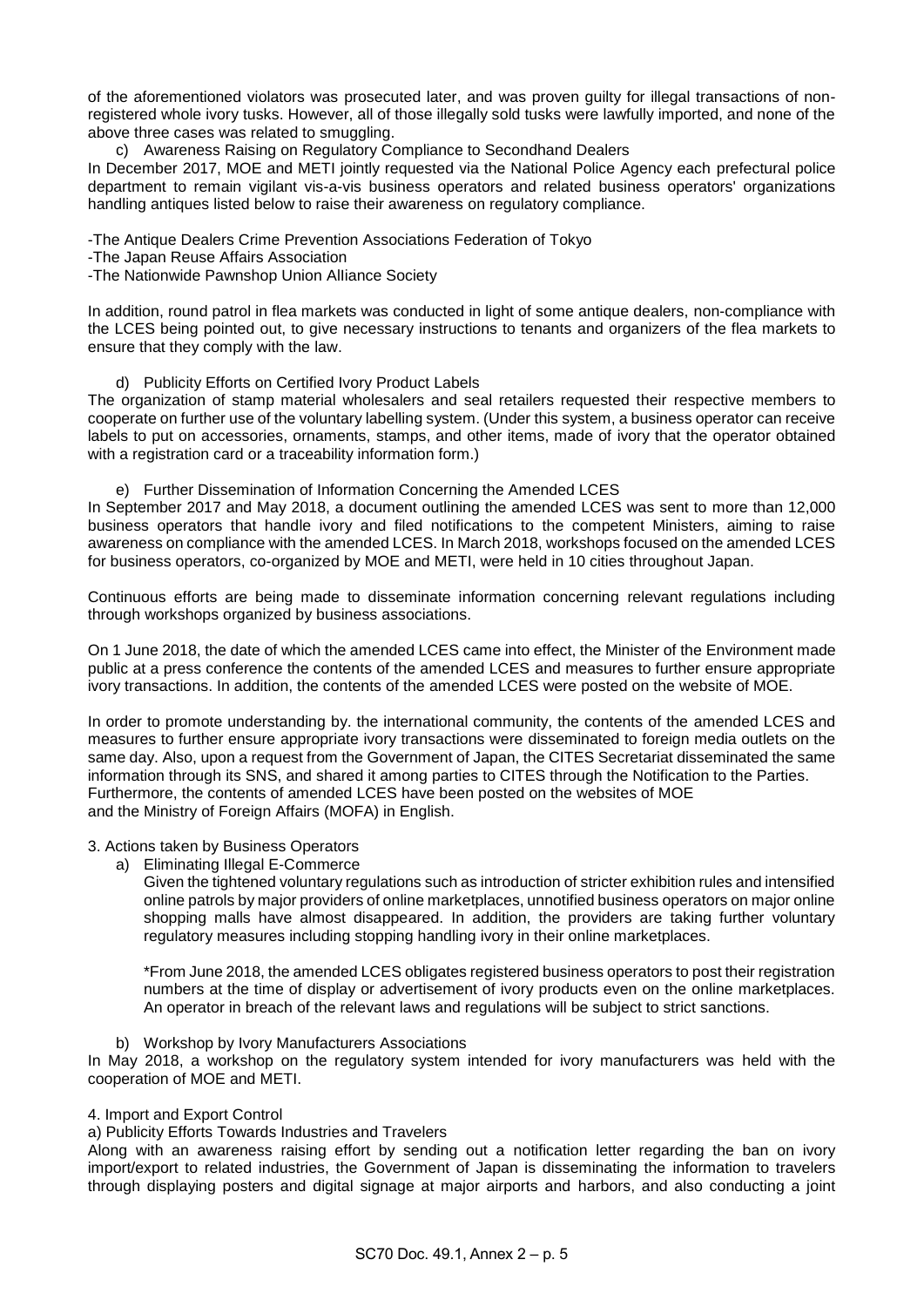campaign by TRAFFIC and the Customs to inform travelers of necessary procedures far exporting and importing CITES-listed species including ivory.

b) Sharing Information and Tightening Control in Collaboration with the Customs and Import/Export Management Authorities of Other Countries

With a view to preventing illegal trade in ivory, the discussion is ongoing with the Chinese Government (Customs Authority and CITES Management Authority) on cooperation between Japan and China, which is the alleged major destination of illegally exported ivory from Japan.

c) Tighter Control on Import/Export Under the Amended Foreign Exchange and Foreign Trade Act Aiming to ensure the effectiveness of import/export control, the amended Foreign Exchange and Foreign Trade Act came into effect in October 2017, and a fine for imported/exported ivory without approval of METI has remarkably increased. A fine for an individual has increased to not exceeding 10,000,000 Japanese yen (approximately USD 91,000) from 5,000,000 Japanese yen (approximately USD 45,000), fine for a corporation has increased to not exceeding 500,000,000 Japanese yen (approximately USD 4,500,000) from 5,000,000 Japanese yen (approximately USD 45,000).

d) Measures against Buyers including Foreign Visitors by Administrative Bodies and Business Operators In response to some reported cases of foreign visitors and other buyers illegally taking out ivory products from Japan, in March 2018, METI requested business operators handling ivory to explain to buyers including foreign visitors legal procedures needed to export those products. Moreover, a "Warning Card" indicating ban on taking out ivory products from Japan was distributed to the business operators.

The responses related to the above-mentioned measures by business operators are as follows.

The Japanese Seal Engravers Association: Posting attention-grabbing flyers that describe ban on taking out ivory products from Japan at their shops (available in English, Chinese, Korean and French). Japan Federation of Ivory Arts and Crafts Associations: Considering its own measures to obtain informed consent from their customers, including foreign visitors, at the time of the sale after explaining the ban in principle on taking out ivory products from Japan.

The cases where purchased ivory products such as antiques in Japan were taken out from Japan without going through formal procedures have been pointed out. However, it is not appropriate to conclude as if the domestic ivory market and import/export control system as a whole in Japan has a flaw simply because some cases of violations exist, since this is not an issue of the market or system itself. In order to enforce the legal system properly, the Government of Japan has been promoting measures to tighten control over its domestic ivory market and import/export of ivory as outlined above in b) and d), respectively.

In addition, according to the latest ETIS report (2016), there is no evidence to show that Japan is a destination of a large-scale illegal ivory flow, and thus, there is no causal link between exposed cases of the abovementioned violations and the current poaching of elephants.

#### 5. Public-Private Council Meeting

In January 2018, the fifth meeting of Public-Private Council for the Promotion of Appropriate Ivory Trade was held. Six government organizations, 10 public institutions, one nongovernmental organization and two experts, including new members to the Council such as the Agency for Cultural Affairs attended the meeting, and had a lively discussion on the control over domestic ivory market and border control including the exchange of updated information.

6. Strengthening Identification of Domestic Stocks of Ivory

In order to further tighten control over the domestic ivory market, efforts to identify whole ivory tusk stocks in Japan including individually owned ivory tusks have been made from August 2017 ending June 2019. After June 2019, registration examination is expected to be made stricter for internationally endangered species of wild fauna and flora including ivory.

#### 7. Awareness Raising

Taking advantage of the "World Wildlife Day," MOE and METI cooperate every year from February to March to display panels concerning restrictions on wildlife transactions in zoos and botanical gardens with a view to promoting public awareness raising.

8. Support to Counter Poaching in African Elephant Range States

a) Monitoring the Illegal Killing of Elephants (MIKE) Programme under CITES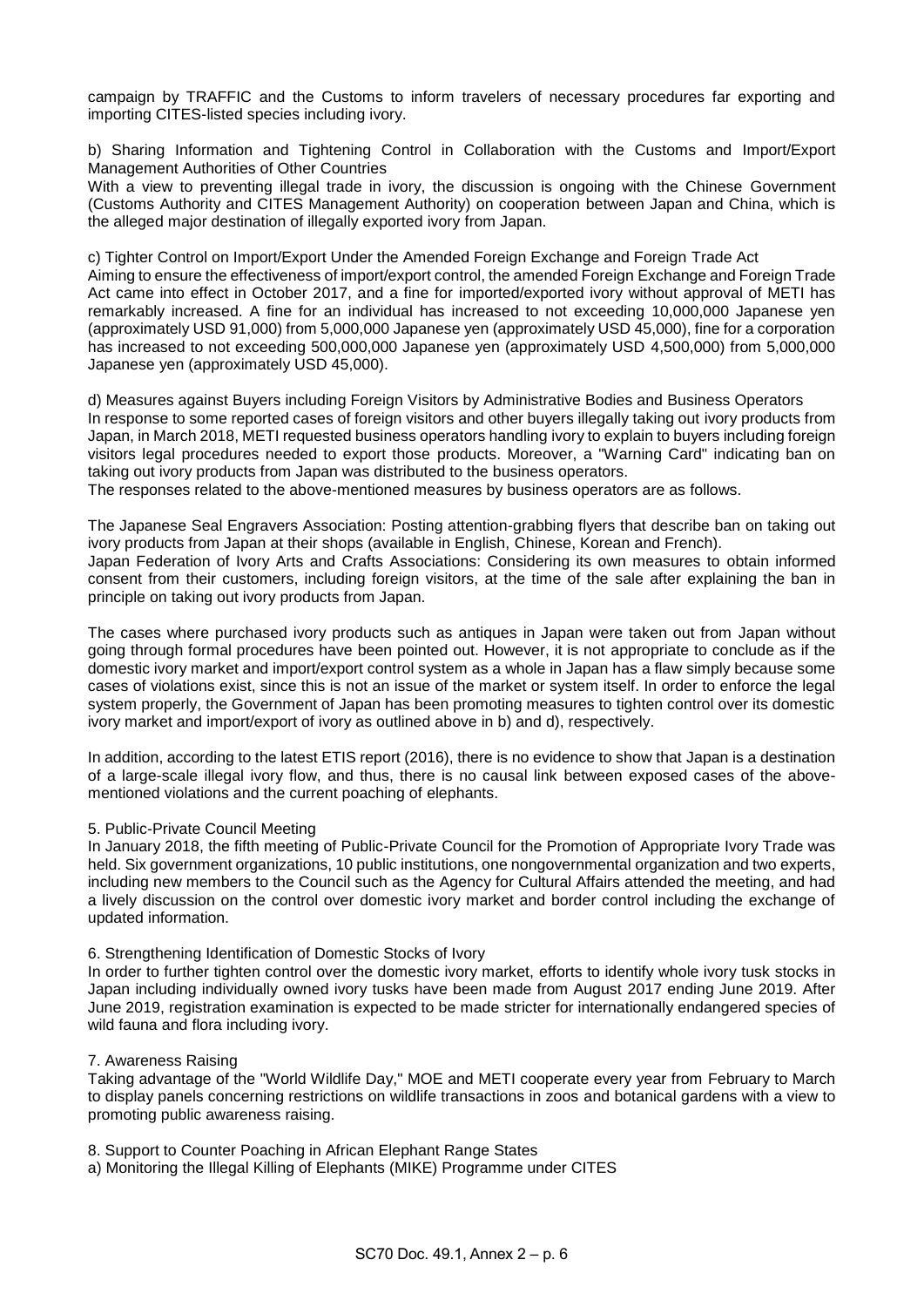In October 2016, MOFA contributed USD 60,000 via the CITES Secretariat for the establishment of an antipoaching operation center in Zimbabwe, and USD 55, 000 in February 2018 for the establishment of a similar center in Uganda.

The Government of Japan is deeply committed to the cause of protecting elephants from atrocious acts of poaching by international criminal organizations among others, and attaches great importance to supporting range states in the fight against poaching of elephants. The Government of Japan will continue to make utmost efforts in assisting range states in their fight against poaching of elephants.

b) Initiatives by Private Sector to Support the Namibian Government to Counter Poaching In March 2017, Yahoo Japan Corporation contributed 5,000,000 Japanese yen (approximately USD 45,000) to the United Nations Development Programme (UNDP) in Namibia for the construction of a counter-poaching patrol camp.

9. Trend in Domestic Ivory Market

The market size of the domestic ivory market has been shrinking over the past twenty-five years.

It is assumed that the stock of legally imported ivory (approximately 2,090 tons between 1981 and 1989 according to CITES database) exists in Japan.

The increasing number of registration of whole ivory tusks is considered to be attributed to growing concerns through the media over illegal non-registered ivory transactions and to the increasing number of disposal of assets including inheritance due to the aging of owners of ivory obtained legally before 1989.

## 10. Future Actions and Conclusion

Thus, the enforcement of the amended law and other related initiatives has further tightened Japan's regulations on ivory transactions within its own borders, which are already on par with those of other major countries. Especially, the control of domestic ivory market will be more thorough by tightened control over business operators handling ivory.

According to the latest ETIS report (2016), Japan is not assessed to be a destination of poached and illegally traded ivory, and also large-scale illegal imports of ivory have not been detected thereafter. Therefore, it can be concluded that the ivory transactions in Japan have no causal link with poaching of African elephants and ivory smuggling.

In addition, as stated previously, the control over domestic ivory transactions has been tightened and the penalties for violators have become substantially stricter under the amended LECS. In order to further ensure appropriate 'domestic ivory transactions, business operators have started making voluntary and proactive actions for appropriate ivory transactions, including, needless to say, complying with the amended LECS. The Government of Japan will continue to carefully examine the situation of ivory transactions and tackle together with the private sector so as to thoroughly eliminate those business operators that cannot manage their transactions appropriately from the domestic markets.

In order to further achieve the goal of CITES, the conservation of endangered spices including elephants, Japan will actively make its best contribution through all-out efforts by both public and private sectors.

## **New Zealand**

New Zealand is strongly supportive of both global and domestic efforts to reduce elephant poaching and trafficking. New Zealand has regulation relating to international ivory trade but not domestic ivory trade.

New Zealand has a small volume of international trade in elephant ivory, primarily consisting of personal and household effects. The NZ CITES database reports 33 incidents of illegal seizures or surrenders, 176 legal import permits, and 158 legal re-export permits between 2013 and 2017. legislation imposing a domestic ban on the ivory trade in New Zealand would have very high resourcing implications, particularly in relation to implementation and enforcement, and because of the low level of trade would deliver minimal conservation benefits.

New Zealand will continue to monitor the scale of the issue domestically and will watch developments relating to the regulation of domestic ivory markets by other Parties, particularly around implementation and enforcement, with a view to informing future policy analysis.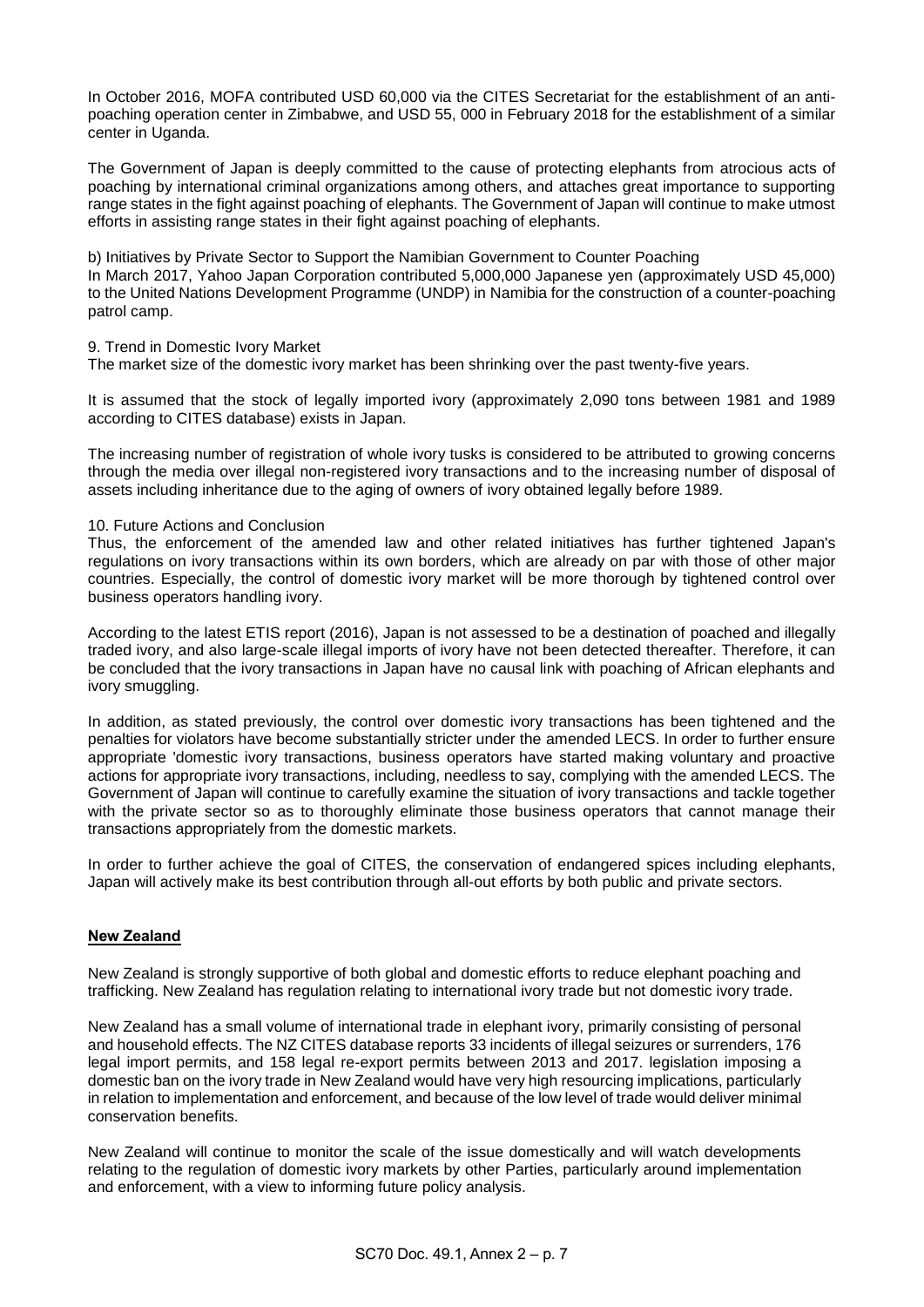## **Singapore**

### **Singapore is not a Consumer of Elephant Ivory**

Since 1990, Singapore has banned the commercial import and export of ivory. Any import, export or re-export of ivory, which Singapore permits for non-commercial purposes only, would, under the Endangered Species (Import and Export) Act, require proper CITES permits from Singapore's CITES Management Authority, the Agri-Food and Veterinary Authority (AVA). For imports, Singapore also requires a permit from the CITES authority of the exporting country to be obtained, which is in accordance with the Convention.

There is little domestic demand for ivory in Singapore, and domestic trade in ivory only comprises a few shops selling pre-Convention ivory. AVA conducts regular surveillance of these shops and educates dealers about CITES regulations. Shops and dealers must declare their ivory inventory to AVA, keep proper records, and produce relevant documentation when required. In this context, Singapore's domestic ivory market is insignificant and does not contribute to poaching or illegal trade.

## **Combatting the Illegal Ivory Trade**

Singapore has put in place a Whole-of-Government approach to combat the illegal trade of wildlife, including ivory. Under this approach, Singapore's comprehensive measures aimed at supply and demand reduction, are anchored by a robust domestic framework and strong international cooperation. During their mission to Singapore from 28-29 April 2017, the CITES Secretariat observed first-hand Singapore's Whole of Government approach and comprehensive measures to combat the illegal wildlife trade, including in ivory (see document SC69 Doc. 29.3 Annex 4).

## **Reducing Demand for Ivory by Increasing Public Awareness**

Singapore's efforts against the illegal ivory trade also include public awareness campaigns to encourage people not to buy ivory products. Some of these campaigns have been conducted in partnership with nongovernment organisations. Singapore also publicises all significant seizures and subsequent prosecutions via our mainstream media and social media platforms.

#### **Conclusion**

Singapore remains firmly committed to combating the illegal ivory trade, in line with the provisions of Resolution Conf. 10.10 (Rev. CoP17). A comprehensive and robust approach has been adopted by Singapore to combat the illegal trade in wildlife, including ivory. Regular reviews of measures and laws will continue to be undertaken to enhance the effectiveness of our overall regime.

The Singapore Government is also looking into legislating a domestic ban on the sale of ivory. This is part of Singapore's broader commitment to tackle the illegal ivory trade and to support elephant conservation. The implementation details, including the engagement process with relevant stakeholders still in possession of pre-Convention ivory, are currently being worked out.

## **South Africa**

The National Environmental Management: Biodiversity Act (10 of 2004) and the Threatened or Protected Species (ToPS) Regulations include a compulsory registration requirement for wildlife traders. Which means that a person is not allowed to trade in any specimens of ToPS listed species (African elephant is a ToPS listed species) without being registered as a wildlife trader. All persons/companies that trade in ivory and ivory products within South Africa must be registered in terms of these provisions. People buying ivory and traders selling the ivory also need permits to buy and sell elephant products, including ivory.

There is no information or evidence that the legal domestic trade in ivory contributes to poaching of elephants in South Africa or that it contributes to illegal trade. There are only a few registered vendors who mainly sell a limited amount of knives with ivory handles and trinkets. South Africa thus comply with Resolution Conf. 10.10 (Rev. CoP17 through paragraph 6 a) to e) in the regulation of our domestic trade and there is thus no need to stop vendors trading in ivory in South Africa.

South Africa remains committed to elephant conservation and to ensure that the trade in ivory in South Africa does not contribute to illegal killing of elephants or to any illegal markets. South Africa will report in more detail to the Standing Committee on measures taken by South Africa to combat illegal trade in ivory.

## **Thailand**

#### **1. The status of the legality of Thailand domestic ivory markets**

Before enacting the Elephant Ivory Act B.E.2558 (2015), there were 339 ivory shops (as of November 2014)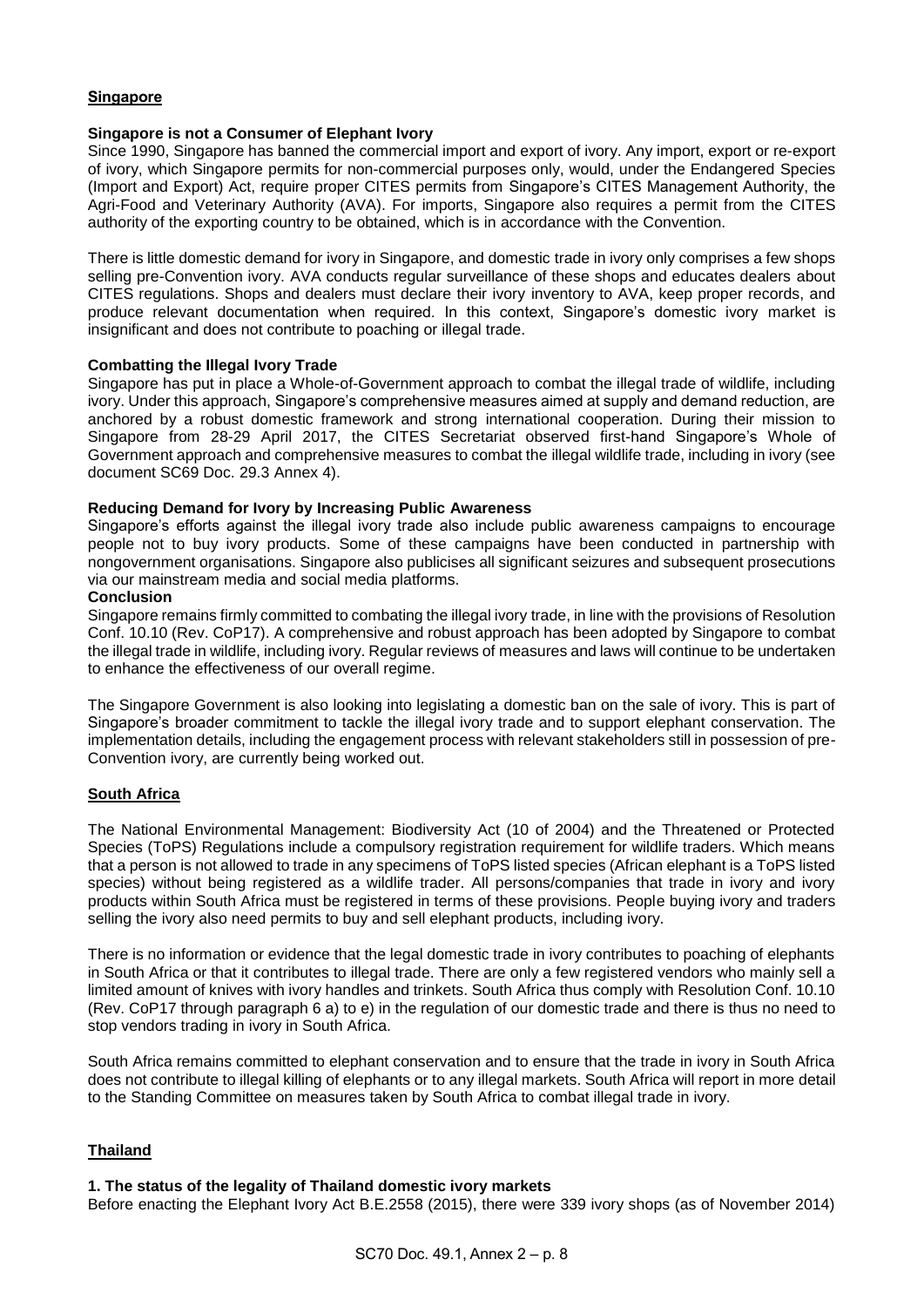regulated by the Commercial Registration Act B.E.2499 (1956) and the Accounting Act B.E. 2543 (2000). To control and monitor domestic ivory trade, the ivory traders shall register their businesses and provide related details including lists of all ivory items in their possession to either the Department of Business Development or the Provincial Business Development Office. The ivory traders have the duty to keep accounts prescribed under the Accounting Act B.E. 2543 (2000). Since the Elephant Ivory Act B.E.2558 (2015) entered into force, the registered ivory shops in Thailand have been gradually declining from 215 in January 2016 to 117 in March 2018, especially for small shops and shops that do not sell ivory as a main product such as Jewelry shops and antique shops. Those shops terminated their ivory shop permits issued by the DNP when the ivory products in their stock were sold out or had only a few items left, as there was too much burden for the ivory traders with regard to the implementation required by the relevant laws and regulations.

## **2. Efforts to implement the provisions of the Resolution Conf. 10.10 (Rev. CoP17)**

Thailand has put in place comprehensive internal legislative, regulatory, enforcement and relevant measures to regulate the domestic trade in ivory. The Ivory Act was enacted and entered into force in January 2015, in order to control the domestic trade in and possession of domesticated elephants' ivory in Thailand.

The Elephant Ivory Act B.E.2558 (2015) stipulates that any person, who possesses ivory, shall notify the possession in order to receive the document for the ivory possession. Any person who wishes to trade domesticated elephant ivory shall submit an application form to the Director General for permission. Ivory traders are obligated to keep accounts and submit those copies to the officials at the specified time. In case of ivory traders who wish to change the location of their ivory shops, to transform or change the shape of the elephant ivory, the ivory traders shall notify in writing to the officials both before and after doing so. The ivory traders are also obligated to issue the certificates for every single ivory product sold to customers. Any ivory trader that violates the Act shall be liable to imprisonment for a term of not exceeding three years or to a fine not exceeding six million baht or to both.

Raw elephant tusks entering into the manufacturing process or to ivory shops shall only be derived from domesticated elephants under the Beast of Burden Act. Such tusks also require the certificate of origin and/or movement permits from appointed agencies in order to prove the legal acquisition of those tusks. The DNP has received report from the Department of Provincial Administration regarding the number of elephant tusks' certificates of origin during January 2015 -March 2018 and found that they are consistent with the number of raw ivory entering the ivory market in Thailand. Another measure Thailand has implemented to prevent the laundering of wild-caught elephants into the domesticated population to support ivory trade is by having better control for identifying and tracing the origin of suspicious ivory. Thailand enacted a regulation under the Beast of Burden Act so ag to revise the form of domesticated elephants' identification certificates for the benefit of traceability. All necessary information of domesticated elephants is recorded in the new identification certificates. This includes sex, DNA, mark, height, microchip number, size of tusks, etc. This would help in supporting monitoring and law enforcement.

Thailand has conducted the inventory of ivory stockpiles and the level of stockpiles has been reported to CITES Secretariat each year on 28 February. Thailand has also raised public awareness aiming to reinforce understanding on ivory legislation and impact of illegal ivory trade, to reduce demand of ivory consumption in the country, as well as to inform foreign visitors not to buy and take ivory product out of Thailand. Public education campaigns at international airports, the border checkpoints, tourist attractions in Thailand have been done continually via signs and boards, and distributing leaflets regarding prohibition on import and export of ivory and ivory products.

#### **3. Efforts to close the ivory markets that contribute to poaching or illegal trade**

Thailand has put comprehensive efforts to close ivory shops that might contribute to poaching or illegal trade by strengthening law enforcement. The registered ivory shops have been inspected and their businesses have been monitored monthly by 22 ivory shop inspection patrol teams nationwide. The officials of Department of National Parks, Wildlife. and Plant Conservation (DNP) in cooperation with Police have inspected the ivory stock, records of ivory acquisition, manufacturing and trade in accordance with the provisions under relevant laws and regulations.

This effort also includes DNA analysis of ivory products taken from 13 ivory shops where it was found that 5 of the shops were selling African ivory. The 5 shop owners were charged in court with illegal trade of products of protected animal (African elephant) under the Wild Animal Reservation and Protection Act. By now 3 of the 5 cases had finished the trials, and their permits for selling ivory were repealed. All ivory items were seized, with the owners facing 6 months imprisonment and 10,000 Thai Bath fine. The imprisonment sentence has been suspended.